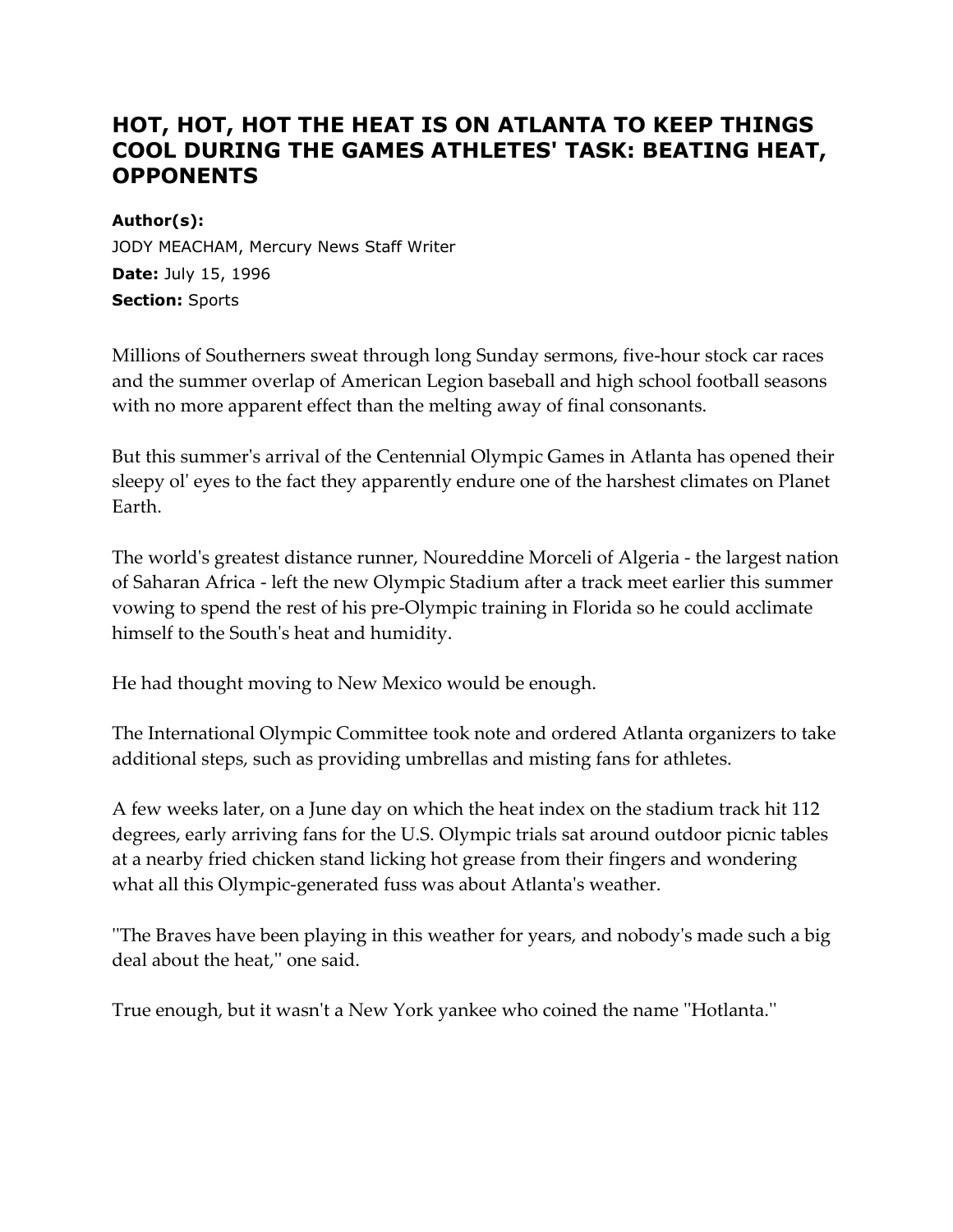One of the selling points when Billy Payne, president of the Atlanta Committee for the Olympic Games, made his bid presentation to the IOC was that Atlanta's average temperature during the Olympic period of July 19-Aug. 4 is 78 degrees.

It is a true and meaningless statistic that reflects a point through which the mercury descends from its average high to the nighttime low. According to the Atlanta Journal-Constitution, the average Atlanta high for that period over the past 30 years - 88 degrees - is the hottest of the six most recent Summer Olympic cities. The five others: Barcelona, 86; Seoul, 77; Los Angeles, 83; Moscow, 71; Montreal, 75.

According to the U.S. Weather Records Center in Asheville, N.C., the Atlanta heat index - a hellish counterpart of winter's wind chill factor that accounts for temperature and humidity - exceeded 100 degrees every day of the Olympic period last year. Humidity levels above 90 percent are common in Southern summers.

''Even Southerners aren't out in the sun all day at 100 degrees,'' said Dr. Catherine Huggins, chief of staff at DeKalb Medical Center in Decatur, Ga.. ''We are used to staying in air conditioning.''

Many of the athletes are not.

## **What can happen**

Menlo Park runner PattiSue Plumer came off the track after her heat of the 1,500 meters at the Olympic trials with a hacking cough and a nosebleed that flowed faster than her singlet could soak up.

''It's the air conditioning,'' she complained. ''Go out of a cold hotel room into the heat. Ride an air-conditioned bus from the warm-up track to the stadium. This is worse than Barcelona.''

And Barcelona was no day in the shade.

The athletes' village, built along a Mediterranean beach, was comfortable without air conditioning, but the city and the Olympic Stadium sweltered for two weeks with nary a breeze. The U.S. track and field trials in 1992 were held in New Orleans to help prepare athletes for conditions in Barcelona.

The last three miles of the Barcelona marathon were a torturous climb up Montjuic to the stadium in the heat of the day. A third of the men's field quit before it got that far.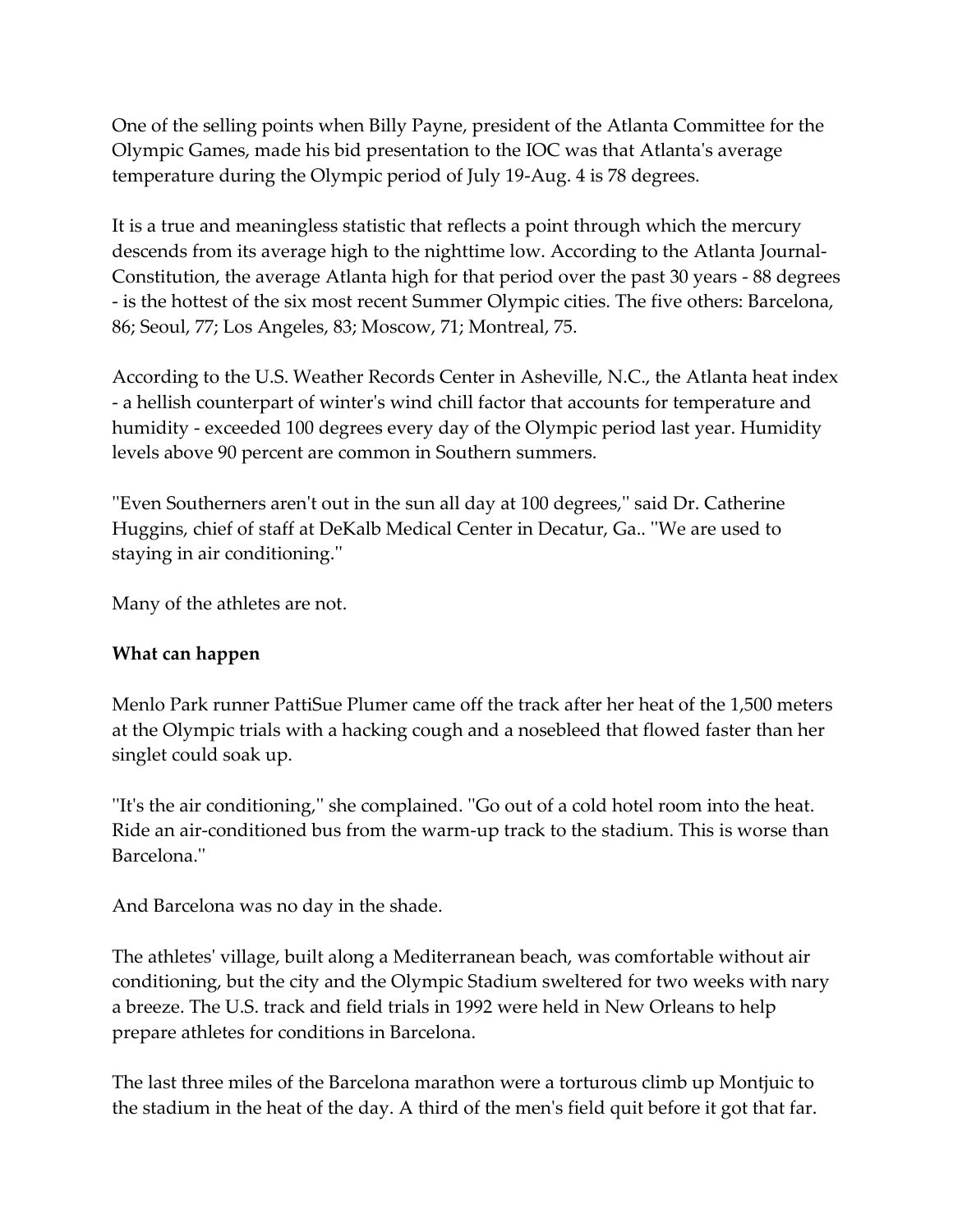The starting times of both men's and women's marathons in Atlanta were moved to 7:30 a.m. to avoid as much heat as possible. Eight nurses' stations will be located along the 26.2-mile route, and spotters will report athletes who appear to be in trouble to race officials.

''We won't be seeing records broken in events that are greater than 10, 15, 20 minutes,'' predicted Phil Sparling of Georgia Tech, a professor of health and performance science, at a press seminar on Atlanta's weather. ''In the shorter events, it will probably have minimal effect, if any.''

But Sparling spoke before the finals of the men's 100 meters at the U.S. trials. After just 10 seconds of competition on a 100-degree day, seven of the eight men limped from the track complaining of cramps.

# **Another factor**

''It's not just the heat, but the hard track,'' Carl Lewis said. ''I've been taking fluids for days, and I'm still dehydrated.''

When the heat index reached 107 last week in LaGrange, Ga., officials delayed by an hour the start of a track meet for athletes from 31 African nations who have been training nearby.

More than 2,000 foreign athletes have been based in cities throughout the Southeast for the past few weeks to help them adjust to the climate and recover from the stress of travel. U.S. athletes whose competitions will be outdoors also moved to the South. The track and field team will remain in Chapel Hill, N.C., until its competition begins next week.

Oakland marathoner Linda Somers left the Bay Area for the South earlier this summer because she said the weather was too cool in California.

### **Horses at risk**

The athletes who may feel the heat most acutely are the horses in the equestrian competition. International teams were asked to ship their horses to the Georgia International Horse Park at least three weeks in advance and to weigh them before and after each exercise session to detect heat stress.